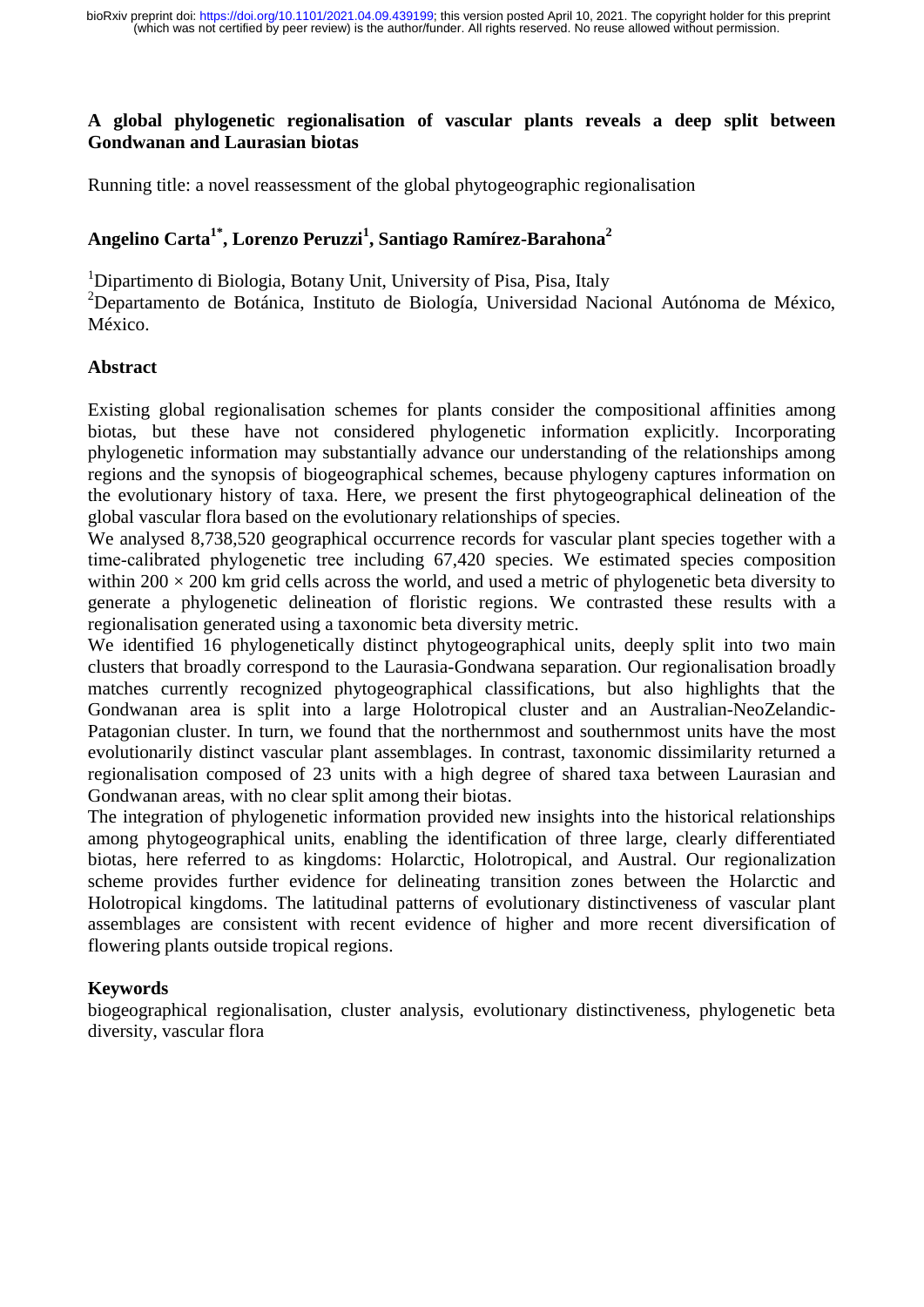# **Introduction**

Each species has a unique geographic distribution, but many species show similar geographic ranges. Shared ranges between two (or more) species may be due to a common evolutionary history, physical barriers to dispersal, or ecological requirements that limit survival (Lomolino *et al*., 2004; Posadas *et al*., 2006). In many cases, this translates into closely related species being distributed within the same regions more often than expected by chance, which in turn results in distinct lineages having non-random and spatially clustered distribution ranges (Lomolino *et al*., 2004). As a result, different regions of the globe host different sets of living organisms (biotas).

These non-random geographic patterns are the prerequisite for dividing the earth into distinct biogeographical units (De Candolle, 1820), which should also take into account the phylogenetic relationships among taxa (Wallace, 1876). A biogeographical regionalisation is typically seen as a hierarchical system that classifies geographic areas according to their shared biotic composition. These hierarchical relations implicitly represent a shared evolutionary history among areas (Daru *et al*., 2017). Thus, biogeographical regionalisation is the underlying framework for many basic and applied issues in ecology, evolution, and conservation (Kreft & Jetz, 2010; Morrone, 2018; Wen *et al*., 2013). In principle, a biogeographical regionalisation should be constructed based not only on the distribution of species, but also on their phylogenetic relationships. Whilst biogeographers have generally used data available for the contemporary species distributions (Good 1947; Takhtajan, 1978; Cox, 2001), these analyses have been done without explicitly considering phylogenetic relationships among species, mostly due to the limited availability of large-scale phylogenies. In recent decades, species-level phylogenies based on molecular data have become increasingly available (*e.g.*, Jetz *et al*., 2012; Jetz & Pyron, 2018; Smith & Brown, 2018; Upham *et al*., 2019), allowing a more robust delimitation of biogeographic units based on historical relationships (Ronquist & Sanmartín, 2011; Holt *et al*., 2013; Daru *et al.*, 2016; Ye *et al.*, 2019; Pataro *et al*., 2020; Qian *et al*., 2020).

Whilst global zoogeographical regions have been recently updated based on modern approaches (Holt *et al*., 2013), the most recent global proposals for plants heavily rely on the scheme advanced by Cox (2001), which in turn is a qualitative refining of the floristic kingdoms proposed by Takhtajan (1978, 1986). Several proposals of a global phytogeographical regionalisation have been advanced to recognize between three and six floristic kingdoms (*sensu* Good 1947; Table 1). However, all these proposals have relied on qualitative criteria for the recognition of floristic kingdoms, and none has used explicit phylogenetic information in their biogeographical schemes. Recently, Procheş & Ramdhani (2020) attempted a global phytogeographical regionalisation based on the distribution and endemism of ancient plant lineages across the 35 phytogeographic units delimited by Good (1974). However, phylogenetic information (based on Harris & Davies, 2016) is only used for the identification of taxonomic units (lineages), but is not incorporated into the establishment of relationships among phytogeographic units.

In this context, an integration of zoogeography and phytogeography into a single biogeographic scheme is needed (Morrone, 2015). However, the global biogeographic regionalisation based on plant distribution has lagged behind those constructed based on animals. To fill this gap, we carry out a reassessment of the phytogeographic regionalisation of the world that, for the firsts time, is based on a quantitative and phylogenetically informed big-data approach. We take advantage of publicly available global occurrence databases and available species-level molecular phylogenies for vascular plants, to integrate over eight million occurrence records with a dated phylogeny for more than sixty thousand vascular plants across the world. We applied pairwise phylogenetic (pβ) and taxonomic (β) beta diversity metrics to delimit geographical areas, discover their relationships, and identify the hierarchical organisation of the regionalisation. We then estimate the evolutionarily distinctiveness of the floras enclosed within phytogeographical units and discuss differences between our proposed framework with respect to previous regionalisations.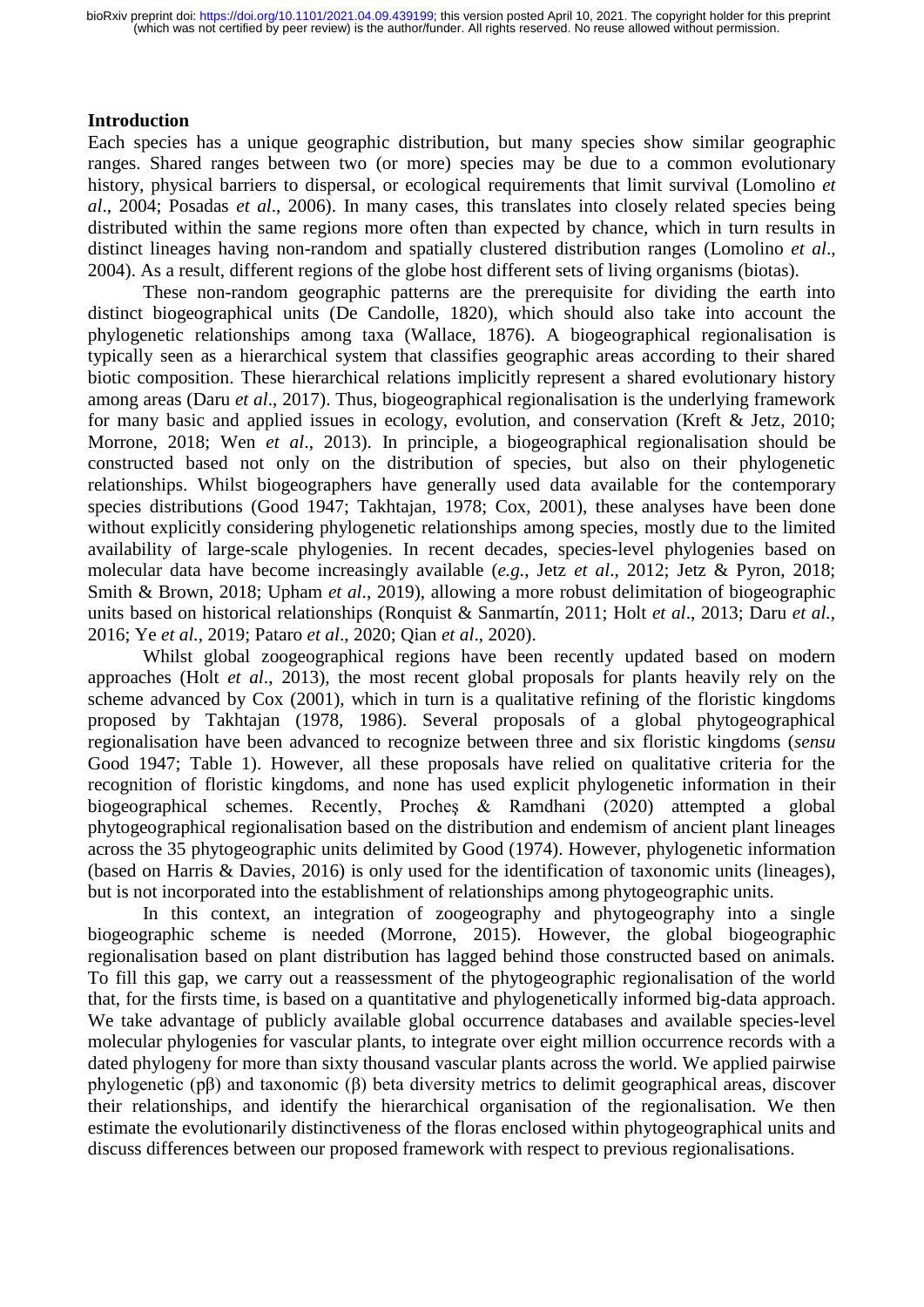## **Materials and Methods**

#### *Geographic occurrence data*

We retrieved geographic occurrence data for vascular plants across the globe from the Global Biodiversity Information Facility by querying all records under 'Tracheophyta' (we only considered 'Preserved Specimens' in our search); this database consisted of 68,570,538 occurrence records (GBIF.org, 2019). The occurrence records were taxonomically homogenized and cleaned following the procedures described in Edwards et al. (2015) and Ramírez-Barahona et al. (2020), but using Kew's Plants of the World database as the source of taxonomic information (POWO, 2019; last accessed June 2019). Basically, we discarded records without species identification, flagged records with missing or badly formated GPS coordinates, and identified records potentially associated with biodiversity institutions. We updated family and species names through cross-validation with Kew's taxonomic database, and used the COORDINATECLEANER package (Zizka *et al*., 2019) in R (R Core Team 2020) to flag suspect occurrence records meeting one of the following criteria: (1) equal latitude and longitude; (2) zero latitude and longitude; (3) coordinates falling within a five kilometre radius of a country's political centroid; (4) coordinates falling within ten a kilometre radius of a country's capital; (5) coordinates falling within a two kilometre radius of biodiversity institutions; and (6) coordinates falling in the open ocean, using a reference landmass buffered by one degree from the coastline to avoid eliminating species living in the coast.

By this approach we retained 27,537,044 records (40% of the original records) for 277,597 species. However, after inspection of the resulting database, we still detected several problems with the distribution of species, mostly associated with possible non-native records. Thus, we performed a complementary step to flag suspect records using Kew's Plants of the World database, which includes information on the native status for many species in countries across the world. We flagged an additional 11,783,185 records that potentially represent non-native species distributions. The final geographic occurrence dataset used consisted of 15,753,859 records (23% of the original records) for 268,425 species of lycophytes, monilophytes, gymnosperms, and angiosperms across the world.

We incorporated point locality information into species distribution ranges (representing the maximum geographical extent of each species) by modelling point occurrences using hull geometries following the procedure described in Rabosky et al. (2016). Species with  $\geq 6$  unique occurrences (52,649 species) were modelled with alpha hulls (Roll *et al*., 2017). Parameters for the delimitation of alpha hulls were adaptively selected using the function "getDynamicAlphaHull" from the package RANGEBUILDER [\(https://github.com/ptitle/rangeBuilder\)](https://github.com/ptitle/rangeBuilder) in R (R Core Team 2020). We started with initial alpha values of two and then adjusted for the distribution of records so that at least 95% of the records were included within the estimated range. Species with 3–5 unique occurrences (6,767 species) were modelled using convex hulls. For species with 1–2 unique occurrences (7,853 species), we used a 7,584 km buffer based on the average spatial error reported in GBIF, to account for potential measurement and spatial errors. Species occurrences were extracted over an equal-area grid (Mollweide projection) based on  $200 \times 200$  km grid cells. Finally, we also excluded grid cells containing fewer than two recorded species (Kreft & Jetz, 2010; Ramírez-Barahona *et al*., 2020). Only few records occurred in Antarctica, so this region was not included in our analyses.

## *Phylogenetic data*

Initially, we used the species-level phylogenetic tree published by Jin & Qian (2019) ('GBOTB.extended'), that includes 74,531 species of vascular plants, but with a poor representation of ferns (only 486 species out of  $\sim$  9,000). To fill this gap, we combined the 'GBOTB. extended' tree with the fern phylogeny published by Testo & Sundue (2016) ('TS.full'), which encompasses 4,007 fern species. Prior to combining the trees, we performed a taxonomic homogenization of the names in the two trees using Kew's Plants of the World database, resulting in: 1) 1,720 synonyms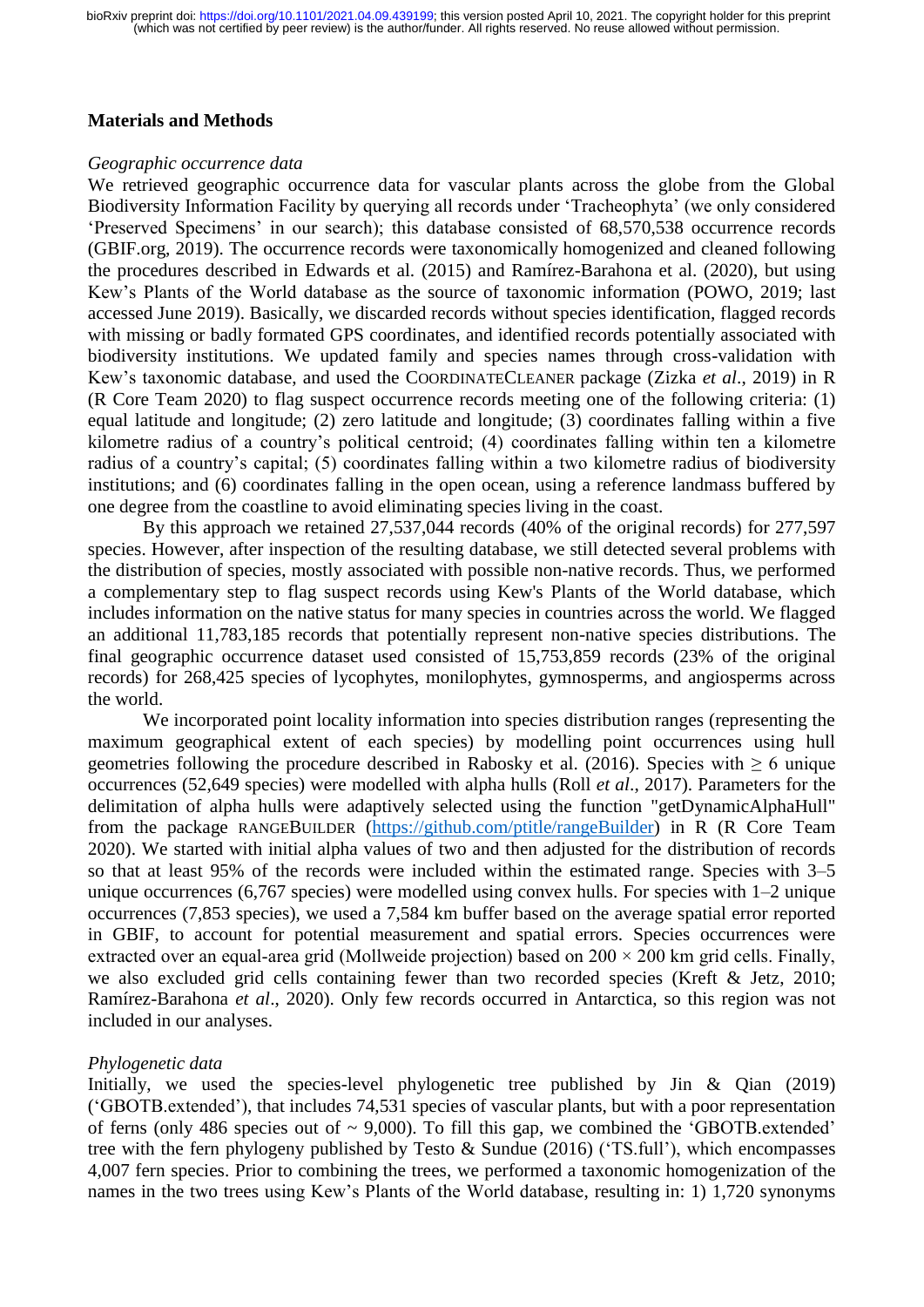flagged in the 'GBOTB.extended' tree; and 2) eight synonyms flagged in the 'TS.full' tree, with an additional 76 species that were not found in Kew's database. After dropping these species from the trees, we merged the two trees by replacing the fern clade in the 'GBOTB.extended' tree with the 'TS.full' tree (without the outgroup); however, due to differing age estimates for the crown group of ferns between the two trees, prior to merging, we rescaled the 'TS.full' tree using the crown age for ferns provided in the 'GBOTB.extended'. Thus, the final combined phylogenetic tree ('GBOTB\_TS') keeps the original divergence age estimates of the 'GBOTB.extended' tree. The 'GBOTB\_TS' tree was used in subsequent analyses and encompasses 76,226 species of lycophytes, monilophytes, gymnosperms, and angiosperms.

The taxonomic homogenization of the 'GBOTB TS' tree allowed us to directly match species in the phylogeny to the geographic occurrence database. In sum, we obtained geographic data for 67,269 species of vascular plants included in the phylogeny, representing 8,717,249 occurrence records across the world.

## *Computing phylogenetic and taxonomic beta diversity*

Phylogenetic dissimilarity matrices among grid cells were calculated with Simpson's phylogenetic pairwise beta diversity metric ( $p\beta_{sim}$ ). Simpson index has the advantage of being independent of differences in species richness observed among sites (Kreft & Jetz, 2010). Phylogenetic beta diversity quantifies the turnover in phylogenetic composition between adjacent grid cells; this metric is an extension of the taxonomic beta diversity metric ( $\beta_{sim}$ ), where the proportion of shared species is instead substituted for the proportion of phylogenetic branch lengths represented by species shared between grid-cells. We constructed a matrix of pairwise  $p\beta_{sim}$  among grid-cells and, for comparison, we also constructed a matrix for the taxonomic beta diversity metric ( $\beta_{sim}$ ) among grid-cells. All analyses were conducted using the package PHYLOREGION (Daru *et al*., 2020) in R (R Core Team, 2020).

## *Cluster algorithm selection*

The optimal number of units was defined using the 'elbow' method, setting the maximum number of clusters to k = 30 (Daru *et al*., 2020). The 'elbow' method identifies the optimal number of units based on the range of explained variances (Daru *et al*., 2020). We additionally evaluated the sensitivity of the resulting regionalisation scheme by setting the number of units to match the number of previosly recognized floristic kingdoms:  $k = 3, 4, 5, 6$ . The phytogeographical units identified were mapped and visualised using a multidimensional scaling colour space, indicating the degree of phylogenetic (or taxonomic) differentiation between units: phytogeographical units with similar colours have a greater proportion of shared clades (or taxa) that those with diverging colours. We then used the function 'phyloregion' to estimate the evolutionary distinctiveness (ED) of each phytogeographical unit by computing the mean value of phylogenetic (or taxonomic) beta diversity between a focal unit and all other units (Holt *et al*., 2013; Daru *et al*., 2020). All the analyses were conducted using the  $p\beta_{sim}$  and  $\beta_{sim}$  separately, in order to delineate a taxonomic and a phylogenetic regionalisation.

Nonmetric Multidimensional Scaling (NMDS) ordination plots and hierarchical clustering were used to evaluate the relationships among biogeographical units. Unit nomenclature mostly follows Takhtajan (1978). To identify spatial clusters of units across the world, we used the function "select linkage" from the PHYLOREGION package. This function assesses the degree of data distortion with the cophenetic correlation coefficient, which is a measure of how a dendrogram preserves the pairwise distances between the original distance matrix, and has a value between 0 (poor correlation) and 1 (strong correlation). We tested eight hierarchical clustering algorithms on the p $\beta_{sim}$  and  $\beta_{sim}$  matrices: single linkage, complete linkage, unweighted pair-group method using arithmetic averages (UPGMA), unweighted pair‐group method using centroids (UPGMC), weighted pair‐group method using arithmetic averages (WPGMA), weighted pair‐group method using centroids (WPGMC), and Ward's minimum variance. UPGMA was identified as the best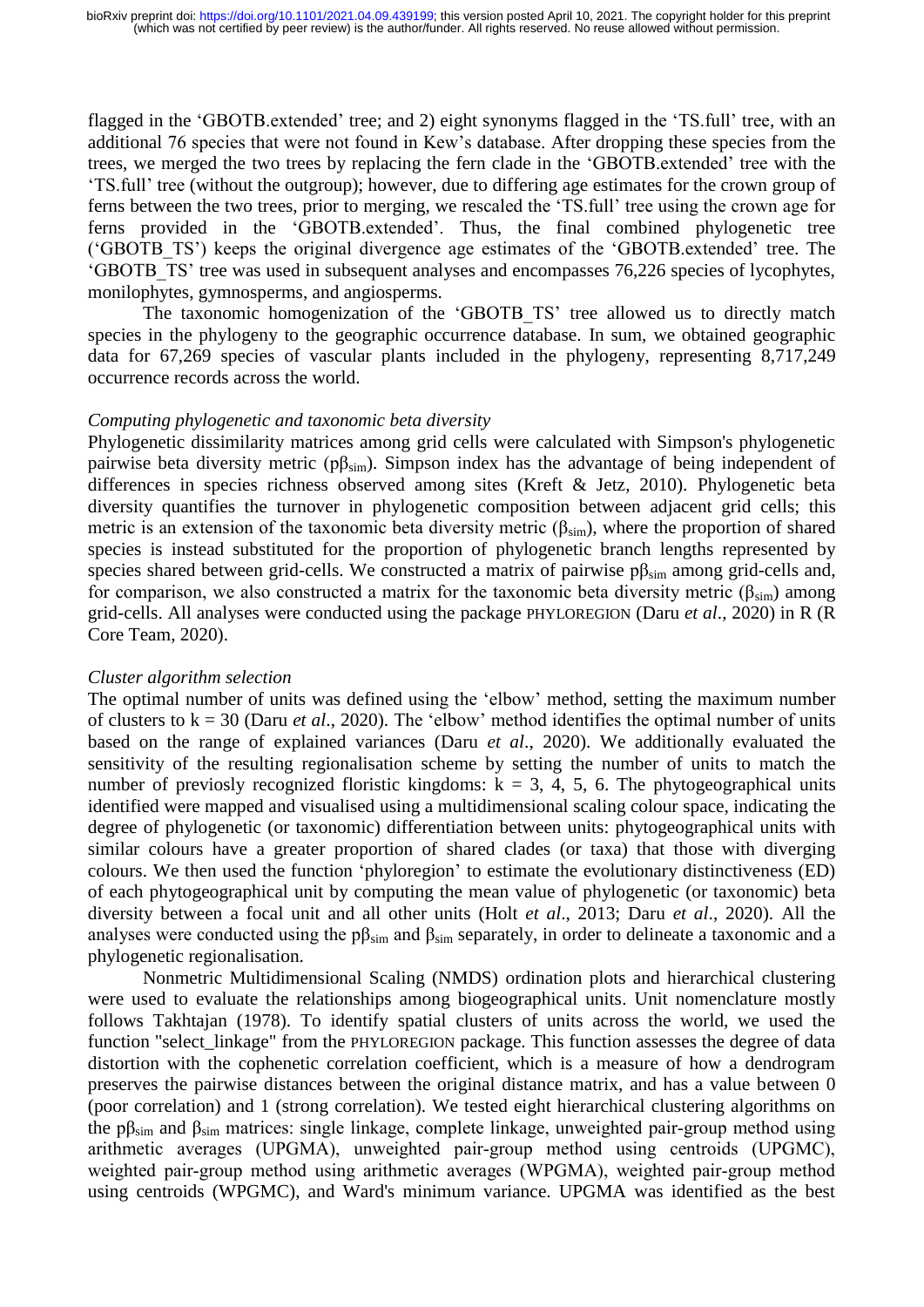clustering algorithm for both matrices (cophenetic correlation  $r = 0.66$  for  $p\beta_{sim}$  and  $r = 0.807$  for βsim; Table S1).

#### **Results**

We identified 16 phylogenetically distinct phytogeographical units across the world, which according to the hierarchical dendrogram of phylogenetic relationships are deeply split into two principal clusters that broadly match the separation between Gondwana and Laurasia (Fig. 1). The separation into these two clusters accounts for almost 50% of the total explained variance (0.31 out of 0.67; Fig. 1c). The hierarchical dendrogram also reveals that the Gondwanan cluster is divided into two subordinate clusters, albeit separated by lower  $p_{sim}$  values (Fig. 1d): one well defined Holotropical cluster (#2–9, 16), and a second Austral cluster composed of Australia (#7, 10) and a Neozelandic–Patagonian unit (#11). Indeed, the NMDS ordination (Fig. 1b) suggests that the Neozelandic-Patagonian and the Eremaean (#10) units are clearly isolated, but that Northern Australia (#7) has a closer affinity to some tropical units, namely the Malesian (#8), the Indian-Indochinese (#9) and, to a lesser extent, the Madagascan (#6) units.

The Holotropical cluster is further split into two clusters separating the Neotropics and the Paleotropics: one includes most of Southern America (excluding Patagonia), Mesoamerica and the Antilles (#2, 3), and the second includes most of Africa (excluding North Africa), Southeast Asia, India, Malesia, and the Arabian pensinsula (#4, 5, 6, 8, 9, 16). The Madagascan (#6) unit, which is the smallest (Table 2), is phylogenetically more similar to the Malesian (#8) and the Indian-Indochinese (#9) units than to continental Africa (Fig. 1b-c). Lastly, the Laurasian cluster exhibits a higher internal homogeneity and harbours the largest phytogeographical unit, the Circumboreal unit (#1, Table 2). Here, the Madrean unit (#15) and the Mediterranean-Iranian unit (#13) cluster together.

Even when reducing the number of units to match the number of currently recognized floristic kingdoms ( $k = 3, 4, 5, 6$ ), the separation between the Gondwanan and Laurasian clusters is always maintained, as well as the independency of the Austral cluster, which includes Australia and the Neozelandic-Patagonian unit (Fig.  $S1-S4$ ). For instance, for  $k = 6$ , the three main clusters (each with two units) are identifiable: Holotropical, Austral, and Holarctic (Fig. S4). In this case, the Holarctic cluster is composed of a large Circumboreal unit and of a Trans-Atlantic unit roughly corresponding to the transition zones between the northern and southern hemispheres. In turn, with  $k = 5$  (Fig. S3), the Holotropical cluster is composed of a Indo-Malesian unit and a large amphi-Atlantic unit composed by Africa and the Neotropics, whereas the Austral cluster is divided into the Autralian and NeoZelandic-Patagonian units.

As expected, the p $\beta_{sim}$  and the  $\beta_{sim}$  values are strongly correlated (Mantel test:  $r = 0.68$ ,  $P =$ 0.001, 999 permutations). However, the best taxonomic regionalisation is composed of 23 units (Fig. S5) and, despite the higher number of units, the total explained variance (0.5) is lower than that explained by the phylogenetic regionalisation presented above (0.67). In addition, when omitting phylogenetic information, we found a less clear phytogeographic distinction between the Gondwanan and Laurasian clusters. More specifically, in the taxonomic regionalization, the Mediterranean-Iranian unit (which is here split into two separate units) groups with the Paleotropical units, whereas the Madrean unit, together with an Appalachian and a Californian unit, is recovered within a mostly Neotropical cluster (Fig. S5). In addition, the Patagonian and Neozelandic units are not grouped together, with the former being placed within a Neotropical cluster and the latter placed within a Paleotropical cluster.

Overall, based on our phylogenetic regionalization, we show that the Northernmost and Southernmost units, together with the Malesian and Neotropical units, exhibit the highest evolutionary distinctiveness (Fig. 2a). Also, regions (#2, 7, 13, 15, 16) at the contact between main clusters generally show lower ED values.Since lycophytes, monilophytes, and gymnosperms could potentially have a strong impact on ED estimates because they represent less diverse, evolutionarily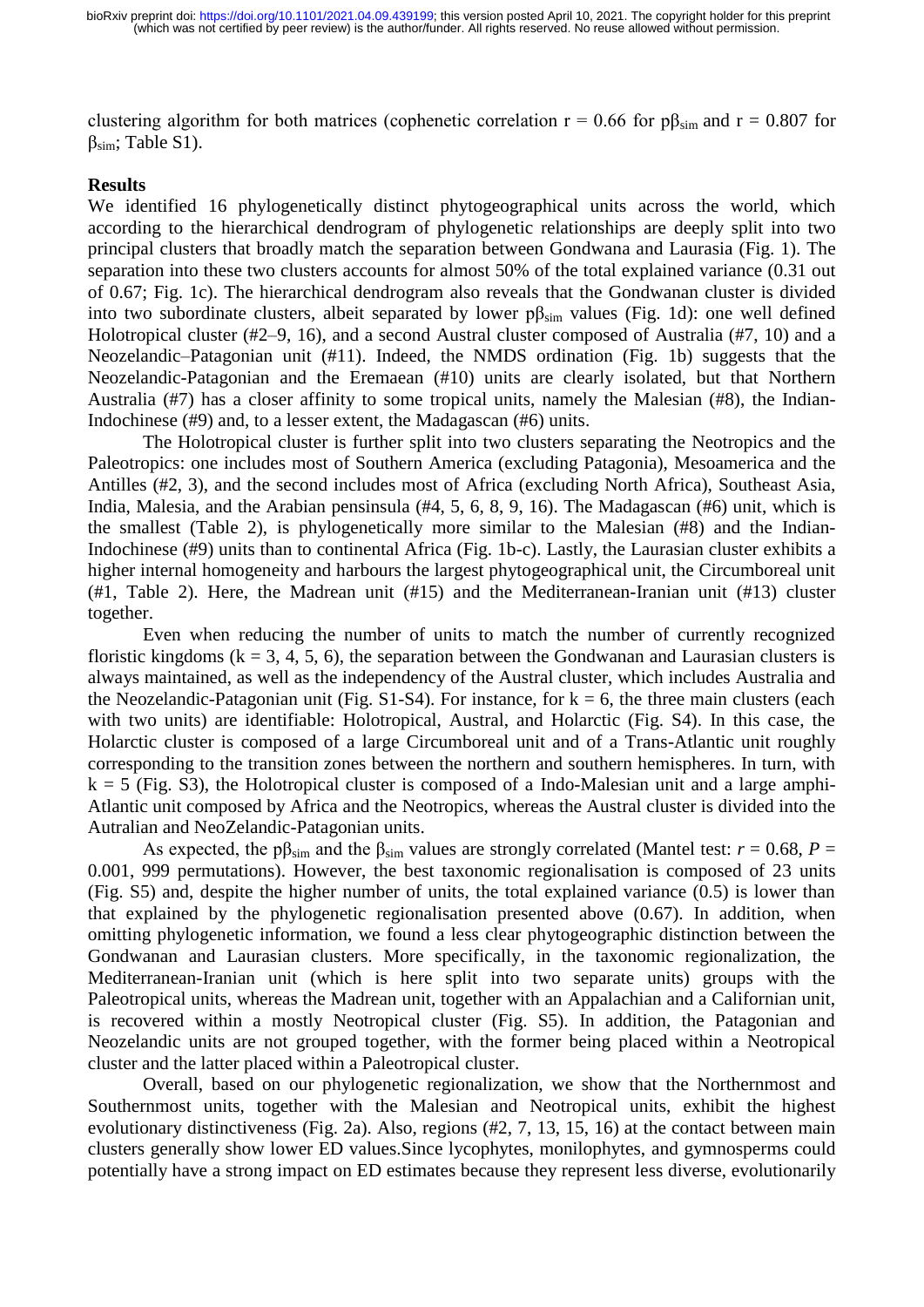distinct clades, we re‐ran our analysis considering angiosperms only. This resulted in similar ED patterns (Fig. 2b), but with overall higher ED estimates for angiosperms (Fig. 2b).

#### **Discussion**

Here we built a comprehensive biogeographic regionalisation scheme of the world based on the integration of large-scale geographic and phylogenetic data for vascular plants. This allowed us to quantitively test, for the first time, century-old regionalisation of the world based on plant distributions (Engler, 1882; Diels, 1908; Good, 1947; Takhtajan, 1978). This is an important step forward in building a comprehensive, phylogenetically informed regionalisation of the world (Morrone, 2015). Integrating phylogenetic and occurrence records on a global scale, we were able to retrieve three major clusters, which we identify here as kingdoms, and their cladistic relationships following the sequence: (Holarctic, (Holotropical, Austral)). Both Holotropical and Austral kingdoms are split into two main clusters, which we identify here as subkingdoms, while the 16 main phytogeographical units which best explain the variance observed in our dataset are here referred as regions (Table 2). Because our goal is to identify major clusters of phytogeographical units and their relationships at a global scale, the hierachical organisation of our regionalisation is described using only higher rank categories (kingdom, subkingdom, region),whereas other lowerrank categories (*e.g.,* dominion, province, district) (Morrone, 2018) were not considered.

Our phylogenetic regionalisation of the world's vascular flora into distinct phytogeographical kingdoms, subkingdoms, and regions show substantial congruence to longrecognised regionalisation systems (Engler, 1882; Diels, 1908; Good, 1947; Takhtajan, 1978; Cox, 2001; Morrone, 2015), including a deep separation of biotas broadly corresponding to the Laurasian–Gondwanan divergence (Raven & Axelrod, 1974; Morrone 2015). More specifically, our results are in agreement with the recent "integrative" biogeographical proposal advanced by Morrone (2015), in recognising just three major biogeographically unique areas of the world: Holarctic, Holotropical, and Austral. Our results recovered the general features of the regionalisation of Morrone (2015), but with some exceptions. The Holarctic Kingdom herein recognized is not clearly segregated into Nearctic and Palearctic components. Instead, this kingdom is split into two clusters: a) Circumboreal; and b) temperate Asia and the Mediterranean. Repeated migrations between Eurasia and North America (Donoghue & Smith, 2004; Graham, 2018) likely explain the homogeneity in phylogenetic composition of the Holarctic cluster, while keeping a high evolutionary distinctiveness. The Austral kingdom coincides with that recognized by Morrone (2015) and by Procheş & Ramdhani (2020), except for the Southern African region (linked to the Holotropical kingdom here) and the Antarctic territories (not assessed here). In turn, the Holotropical kingdom mostly corresponds to that recognized by Morrone (2015), but with a main split between the Neotropical and Palaeotropical subkingdoms, in agreement with most of classical phytogeographical proposals (Table 1). The split between Neotropics and Paleotropics has also been supported in a recent assessment of area relationships across the tropics (Slik *et al.*, 2018).

Although our results broadly match traditional regionalisation schemes, we also identified some discrepancies. For example, the phytogeographical relationships of New Zealand have long been debated (Moreira‐Muñoz, 2007), being alternatively placed within either Palaeotropical, Australian, or Antarctic kingdoms (Table 1). Here, we clearly found a phylogenetically homogeneous unit, composed of New Zealand and Patagonia clustering with Australia, highlighting a common evolutionary history and isolation of these territories (Procheş & Ramdhani 2020). As proposed by Gonzalez-Orozco et al. (2014), Australia is separated into two regions that broadly correspond with tropical (north) and extratropical (south) Australia, the former showing a closer affinity with the Malesian region (Fig. 1). Although the South African region is clearly distinct from the rest of Africa (Fig. 1), this region is not recognised as a major unit (kingdom) as advocated by Diels (1908), Good (1947), and Takhtajan (1978), but instead it is nested within a broader African group; this is in agreement with Cox (2001), who did not recognise a Cape kingdom. Interestingly, the Southern African region is more clearly differentiated from the rest of Africa when only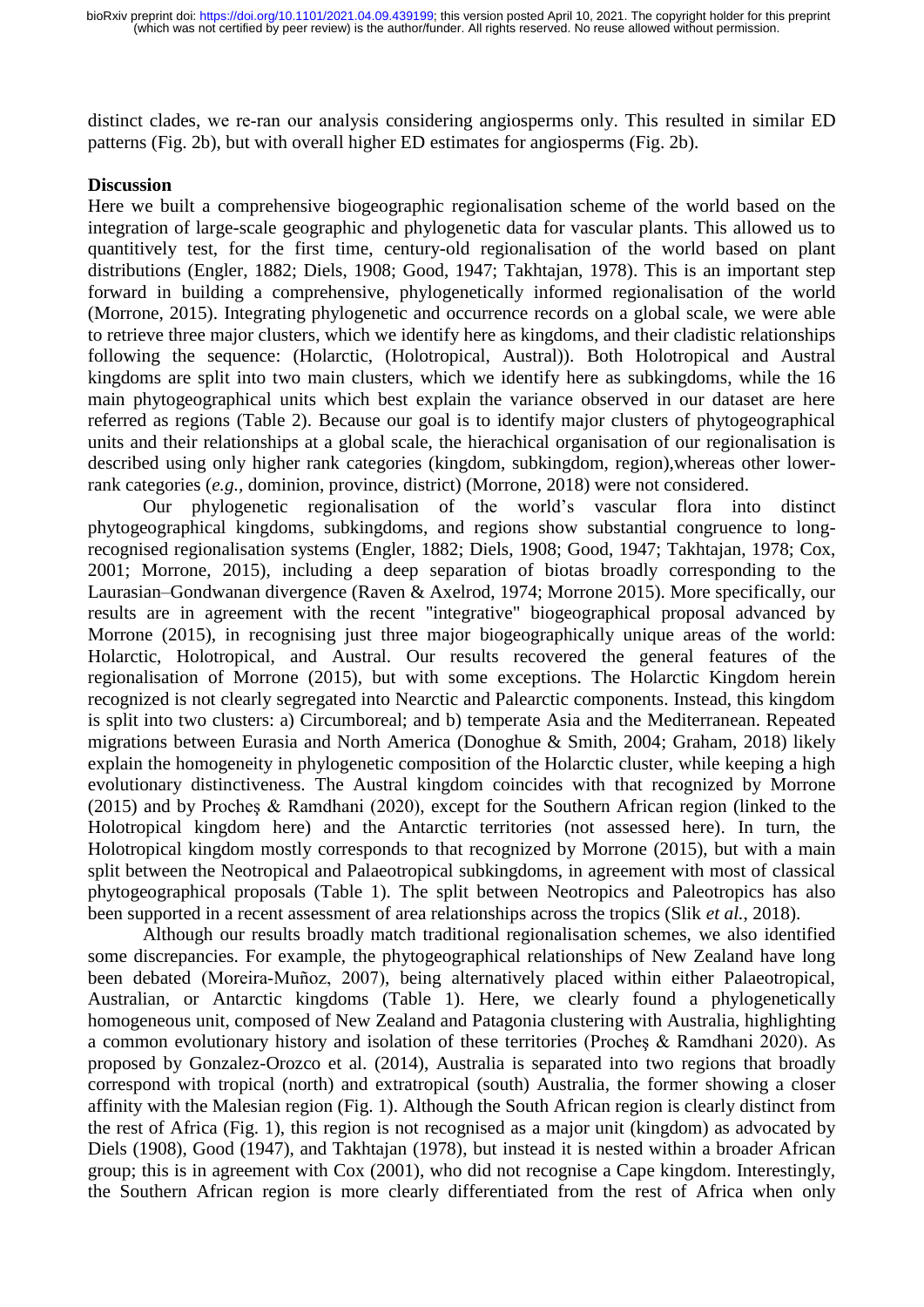taxonomic turnover is considered (Fig. S5). In line with Takhtajan (1978), we also recognize a well distinct Arabian region (Brenan, 1978). Despite the close geographical proximity of Madagascar to Africa, and their taxonomic affinity (Fig. S5), the former exhibits a remarkably higher phylogenetic affinity with the Indo-Chinese, Malesian, and Australian regions, as already highlighted by Schatz (1996). The discrepancies between our results and traditional regionalisation schemes highlight the importance of explicitly incorporating phylogenetic information to establish phytogeographical schemes. This is further supported by the observed differences between the phylogenetically informed regionalisation and that based only on taxonomic turnover.

Our results also support an intermadiate position of some regions between kingdoms (Fig. 1b). More specifically, we found an intermediate position between Holarctic and Holotropical kingdoms of the Mediterranean and Madrean regions, which also exhibit an overall lower evolutionary distinctiveness (Fig. 2; Table 2). Based on our results, we support a view of these regions as transition zones, which result from the intergrading of independent evolutionary histories (Morrone, 2015). Usually, clustering algorithms are unable to differentiate between core and transition zones, because the former are typically merged with core areas with which they show the greatest affinity (Kreft & Jetz, 2010). Despite this, however, we found additional evidence for these transition zones from the hierarchical relationships: the Madrean and the Mediterraneo-Iranian regions (#15, 13) were retrieved as clustering separately from the rest of the Holarctic kingdom. These results support the hypotheses that taxa from these transitions zones are, in general, more closely related to Holarctic taxa than to taxa from tropical regions (Morrone 2015).

The contrast between the phylogenetically informed regionalisation and that based only on taxonomic affinities, demonstrates the advantages of incorporating phylogenetic information for the delineation of phytogeographical regions on a global scale. The phylogenetically informed regionalisation mostly support the proposed schematic diagram of historical area relationships proposed by Morrone (2015), which is mostly based on Engler (1982). Furthermore, the taxonomiconly approach is less parsimonious, and explains a lower amount of variance in phytogeographic affinities among units, resulting in more shallow differences among major clusters (Fig S5). In terms of the inferred relationships among units, one of the main differences between the phylogenetically informed and the taxonomic-only approaches concerns the northern limit of the Holotropical kingdom. Using taxonomic data only, the Holotropical kingdom also includes the Mediterranean–Iranian and the Madrean regions, further confirming the view of these units as transition zones. Another important difference between the two approaches is that the taxonomiconly regionalisation recognizes three alternative main clusters: Neotropical, Paleotropical, and Laurasian. Here the Laurasian cluster mostly corresponds to the Holarctic kingdom. However, in this case, the units corresponding to the Austral kingdom (otherwise recognized as a distinct cluster, Fig. 1) are split up into two separate areas: the first (Patagonian unit) is identified within the Neotropical cluster, and the second (Neozelandic unit) within the Paleotropical cluster. This regionalisation is less parsimonious than recognizing a single Austral kingdom, partly due to the high phylogenetic distinctiveness of its flora (Fig. 2). More specifically, the higher phylogenetic uniqueness of the Neozelandic-Patagonian region is consistent with the isolation of these areas and their connection through Antarctica, resulting in the presence of plant lineages (*e.g.*, Berberidopsidales, Araucariaceae) with disjunct distributions (Winkworth *et al*., 2015; Procheş & Ramdhani 2020).

The observed latitudinal patterns of evolutionary distinctiveness are suggestive of phylogenetic niche conservatism (Wiens, 2004) likely leading to the accumulation of phylogenetic diversity within tropical regions, particularly for angiosperms and ferns (Schuettpelz & Pryer 2009; Ramírez-Barahona *et al*., 2020). However, the latitudinal patterns of evolutionary distinctivenes are higher for angiosperms, and this can be interpreted in light of the presumed tropical origin of this group (Feild *et al.*, 2009; Coiro *et al.*, 2019) and of the delayed, but accelerated, rise of flowering plant lineages in extratropical regions (Igea & Tanentzap, 2020; Ramírez-Barahona *et al*., 2020). Nonetheless, phylogenetic dissimilarity between the three kingdoms is not high, and instead is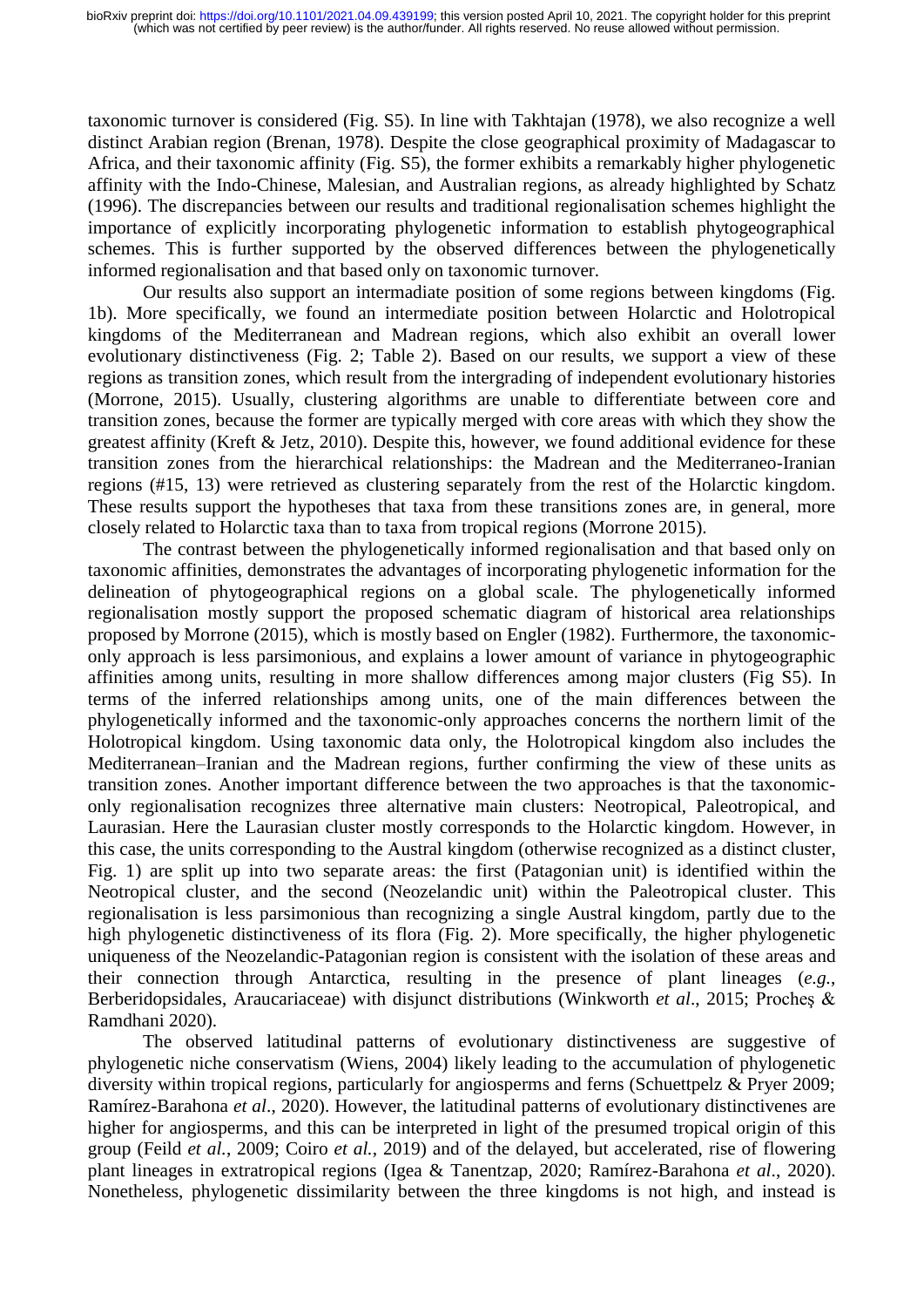higher among phytogeographical regions. One possible biological interpretation is that the world's flora shares a recent common evolutionary origin, especially for the overwhelmingly larger angiosperm component, and that dispersal across the world has played a key role in determining the distribution of plant lineages. This does not allow for stronger divergences among the three kingdoms, albeit these differences are sufficiently clear to recognise them as distinct biogeographical units.

The inclusion of phylogenetic information allowed a robust regionalisation of vascular plant distributions at a global level and provided new insights into the historical relationships among phytogeographical regions. The match between our regionalisation and earlier schemes is remarkable. Thus, we propose only some minor changes to the existing classification schemes, mainly at higher ranks. Our results could be a launch pad for further detailed studies, specifically devoted identifying and circumscribing lower rank units (i.e. below region). The phytogeographic regionalization herein presented provides a baseline for future ecological, evolutionary, and conservation studies of vascular plants at global scale and represents, together with the zoogeographical scheme advanced by Holt *et al.* (2013), , a major step forward towards the integration of zoogeography and phytogeography into a single biogeographical scheme.

#### *Data limitations and caveats*

In any biogeographical analysis, acknowledging the limitations of the geographic and phylogenetic data is fundamental to properly interpret the resulting geographical patterns. Here, some limitations of the occurrence data include the long-recognized problems associated with publicly available data (*e.g.,* misidentification of species, erroneous geographic records, non-native records). The series of taxonomical and geographical filters we applied to the data were aimed at minimizing these problems. However, a main limitation in the data still remains: the geographical bias in occurrence records, which is evident at first sight in regions such as the Indian subcontinent, and Siberia, which are well-known to be considerably underrepresented in the GBIF database, and might lead to biased results. However, we believe that the recognition of the three main biogeographic kingdoms is robust enough to these sources of bias, but these could potentially have an impact on the delimitation (and especially relationships) among individual phytogeographical regions.

Phylogenetic data also comes with some limitations due to 1) incompletely sampled trees, 2) sampling bias across lineages, 3) topological resolution, and 4) uncertainty in divergence time estimates. The first two limitations probably have a minor impact on the results, given that the sampling is skewed towards the larger and more widespread lineages, yet some major lineages are poorly sampled in the phylogentic tree, such as the lycophytes and some monilophyte lineages (*e.g.,*  tree ferns). The third limitation represents a more serious challenge to any proposed regionalisation, but it would only seriously affect the shallower relationships between species and genera, therefore being of relevance only for the delimitation of more nested areas within the kingdoms. The fourth is a major, but often neglected limitation in biogeographic analyses, where divergence time estimates are accepted at face value without consideration of uncertainties stemming from model assumptions and fossil calibration schemes (Pranham *et al.*, 2012; Sauquet *et al.*, 2012; Magallón 2021). In this context, the phylogenies used here (after rescaling of the fern phylogeny) proved to be useful to address the phytoregionalisation of the world, but differences in divergence times will most likely have a strong impact in the estimate of phylogenetic dissimilarity. These sources of uncertainty would play a major role when attempting to interpret any proposed regionalisation in terms of the evolutionary history of species.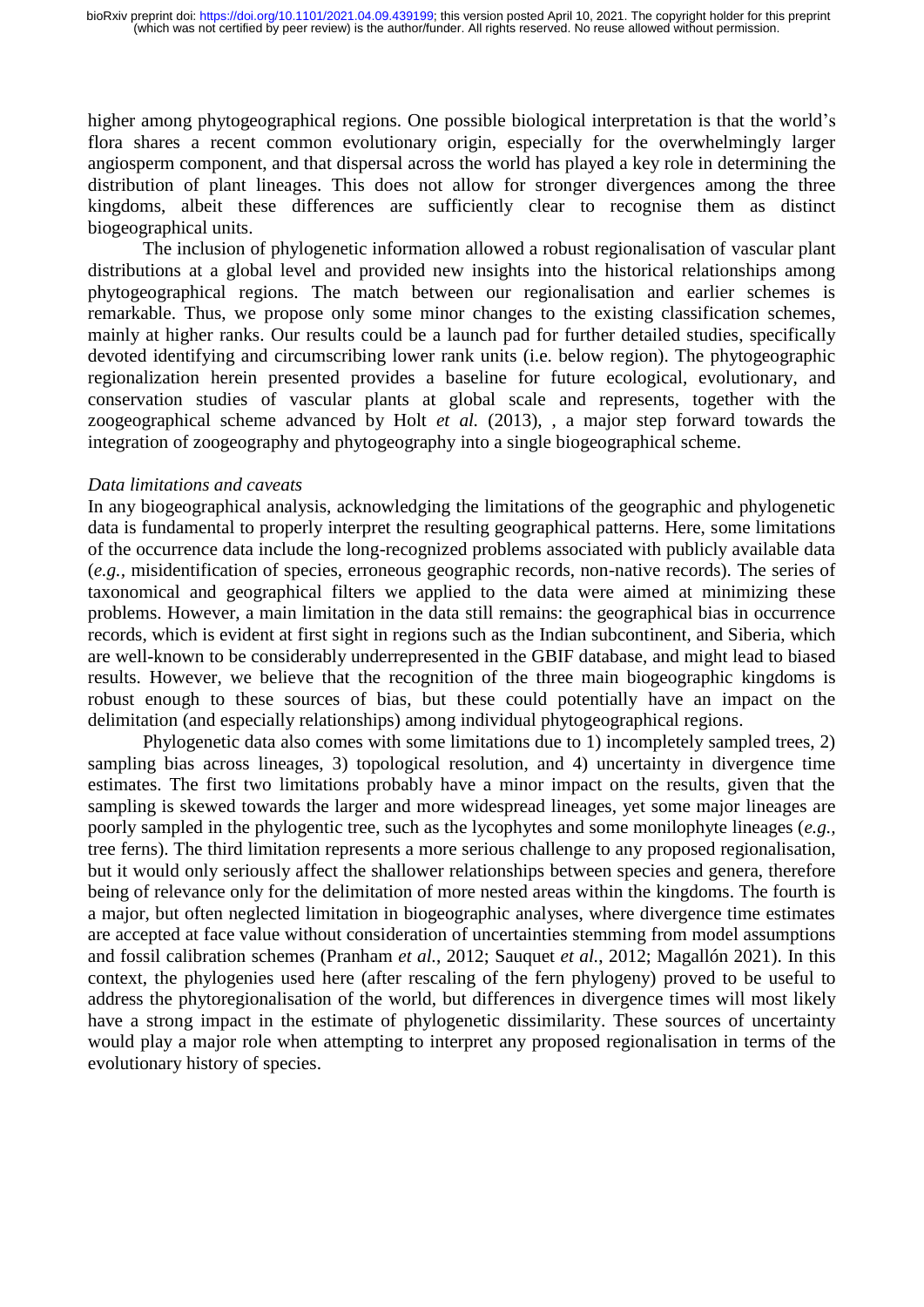**Table 1.** Phytogeographic kingdoms (in bold) and their historical circumscriptions. To describe major phytogeographic units, Engler (1879, 1882) coined the term "Realms", which was later changed to "Kingdoms" by Good (1947).

|                                                                     | Engler<br>1882)       | (1879, | Diels (1908)                | Good (1947)              | Takhtajan<br>(1978)   | Cox(2001)                                                   | Morrone<br>(2015) | Our proposal                                                  |
|---------------------------------------------------------------------|-----------------------|--------|-----------------------------|--------------------------|-----------------------|-------------------------------------------------------------|-------------------|---------------------------------------------------------------|
| [temperate<br>and cold<br>regions of the<br>northern<br>hemisphere] | <b>Arcto-Tertiary</b> |        | <b>Arcto-Tertiary</b>       | <b>Holarktis</b>         | Holarctic             | Holarctic                                                   | Holarctic         | Holarctic                                                     |
|                                                                     |                       |        |                             |                          |                       |                                                             | Holotropical      | Holotropical                                                  |
| [old world<br>tropics]                                              | Palaeotropical        |        | Palaeotropical              | Palaeotropis             | Palaeotropical        | African                                                     |                   | Palaeotropical<br>subkingdom                                  |
|                                                                     |                       |        |                             |                          |                       | [Cape region<br>here                                        |                   | [Cape<br>region<br>here]                                      |
|                                                                     |                       |        | <b>INew Zealand</b><br>here |                          |                       | <b>Indo-Pacific</b>                                         |                   |                                                               |
| [new world<br>tropics]                                              | <b>Neotropical</b>    |        | <b>Neotropical</b>          | <b>Neotropis</b>         | <b>Neotropical</b>    | South<br><b>American</b><br>[subantarctic]<br>islands here] |                   | Neotropical<br>subkingdom                                     |
| [temperate<br>and cold<br>regions of the<br>southern                | <b>Ancient Ocean</b>  |        | Antarctic                   | <b>Antarktis</b>         | <b>Antarctic</b>      |                                                             | <b>Austral</b>    | <b>Austral</b><br>Antarctic<br>subkingdom                     |
| hemisphere]                                                         |                       |        |                             |                          | [New Zealand<br>here] |                                                             |                   | [Patagonia,<br>Zealand<br>New<br>SE<br>and<br>Australia here] |
|                                                                     |                       |        | <b>Australian</b>           | <b>Australis</b>         | <b>Australian</b>     | <b>Australian</b>                                           |                   | Australian<br>subkingdom                                      |
|                                                                     |                       |        |                             | Zealand<br>[New]<br>here |                       | Zealand<br>[New]<br>herel                                   |                   |                                                               |
| [Cape region<br>in S Africal                                        |                       |        | Cape                        | <b>Capensis</b>          | Cape                  |                                                             |                   |                                                               |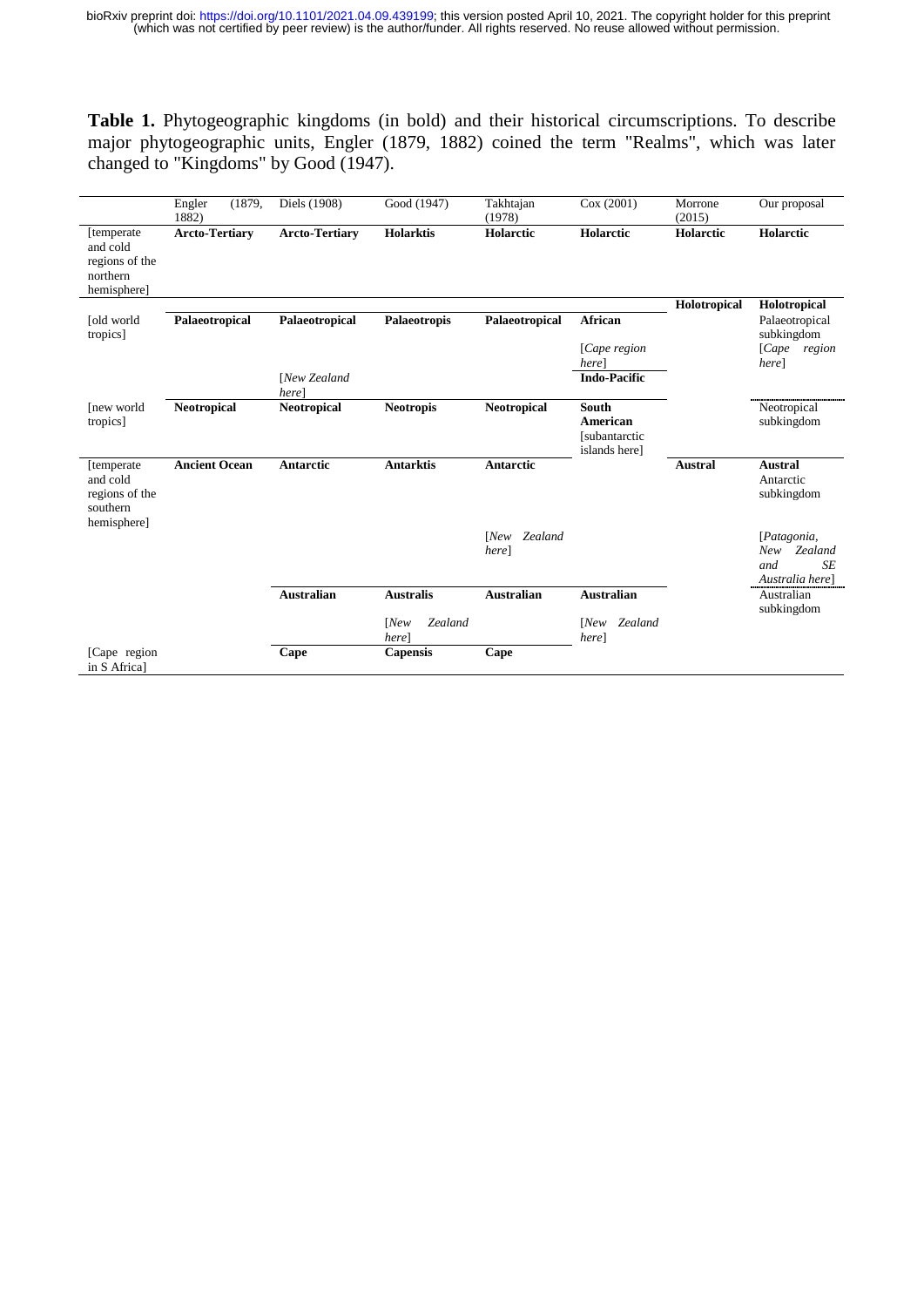**Table 2.** Summary of phytogeographic regions within each kingdom and subkingdom based on UPGMA clustering of phylogenetic beta diversity (pβsim) for assemblages of vascular plant species within 200  $\times$  200 km grid cells across the world. PD = total phylogenetic diversity;  $\overline{SR}$  = species richness; ED = evolutionary distinctiveness.

| Kingdom        | Subkingdom     | Region                      | Unit#            | Area in<br>km <sup>2</sup> | <b>Total PD</b> | <b>SR</b> | ED    |
|----------------|----------------|-----------------------------|------------------|----------------------------|-----------------|-----------|-------|
| Holarctic      |                |                             |                  |                            |                 |           |       |
|                |                | Circumboreal                | $\mathbf{1}$     | 50,920                     | 113,364         | 11,058    | 0.561 |
|                |                | Eurasiatic                  | 12               | 22,520                     | 146,542         | 14,870    | 0.534 |
|                |                | Mediterranean-Iranian       | 13               | 10,760                     | 72,027          | 6,867     | 0.498 |
|                |                | North-American-<br>Atlantic | 14               | 3,520                      | 56,317          | 3,292     | 0.518 |
|                |                | Madrean                     | 15               | 2,840                      | 78,633          | 5,907     | 0.517 |
| Holotropical   |                |                             |                  |                            |                 |           |       |
|                | Neotropical    |                             |                  |                            |                 |           |       |
|                |                | Andean-Argentinian          | $\boldsymbol{2}$ | 7,240                      | 112,298         | 9,367     | 0.518 |
|                |                | Neotropical                 | 3                | 20,480                     | 168,800         | 17,878    | 0.527 |
|                | Palaeotropical |                             |                  |                            |                 |           |       |
|                |                | Southern African            | $\overline{4}$   | 3,480                      | 70,906          | 6,424     | 0.534 |
|                |                | African                     | 5                | 22,920                     | 89,369          | 5,849     | 0.489 |
|                |                | Madagascan                  | 6                | 1,640                      | 53,441          | 2,727     | 0.538 |
|                |                | Malesian                    | 8                | 12,680                     | 103,389         | 5,942     | 0.546 |
|                |                | Indian-Indochinese          | 9                | 9,200                      | 138,093         | 10,010    | 0.513 |
|                |                | Arabian                     | 16               | 6,200                      | 35,171          | 1,544     | 0.469 |
| <b>Austral</b> |                |                             |                  |                            |                 |           |       |
|                | Australian     |                             |                  |                            |                 |           |       |
|                |                | Northern Australian         | $\overline{7}$   | 4,480                      | 65,267          | 3,166     | 0.526 |
|                |                | Eremaean                    | 10               | 4,640                      | 61,400          | 3,785     | 0.551 |
|                | Antarctic      |                             |                  |                            |                 |           |       |
|                |                | Neozelandic-<br>Patagonian  | 11               | 3,680                      | 65,911          | 3,774     | 0.549 |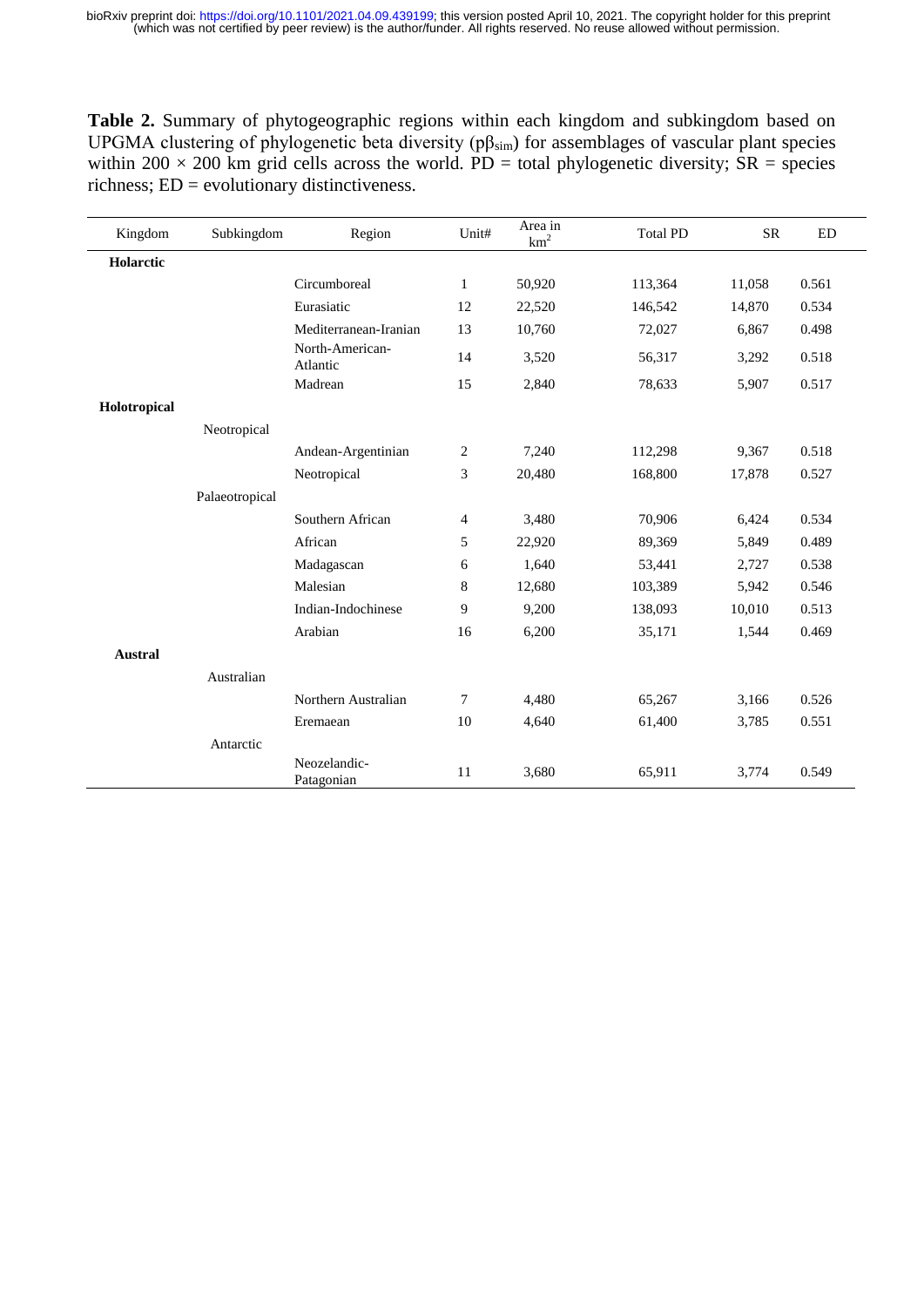

**Figure 1.** Map of the terrestrial phylogenetically distinct phytogeographic regions of the world (a), and their relationship presented as an NMDS ordination plot (b) and as a UPGMA dendrogram (d) of beta diversity ( $p\beta_{sim}$ ) estimated across 200 × 200 km grid cells. Sixteen units were defined based on the 'elbow' method, considering the range of explained variance (c). Colours differentiating between units in the NMDS plot, dendrogram and map are identical. Dashed lines highlight the borders of the three kingdoms: Holarctic, Holotropical, and Austral, corresponding to the three major clusters in (d). NMDS stress  $= 0.156$ .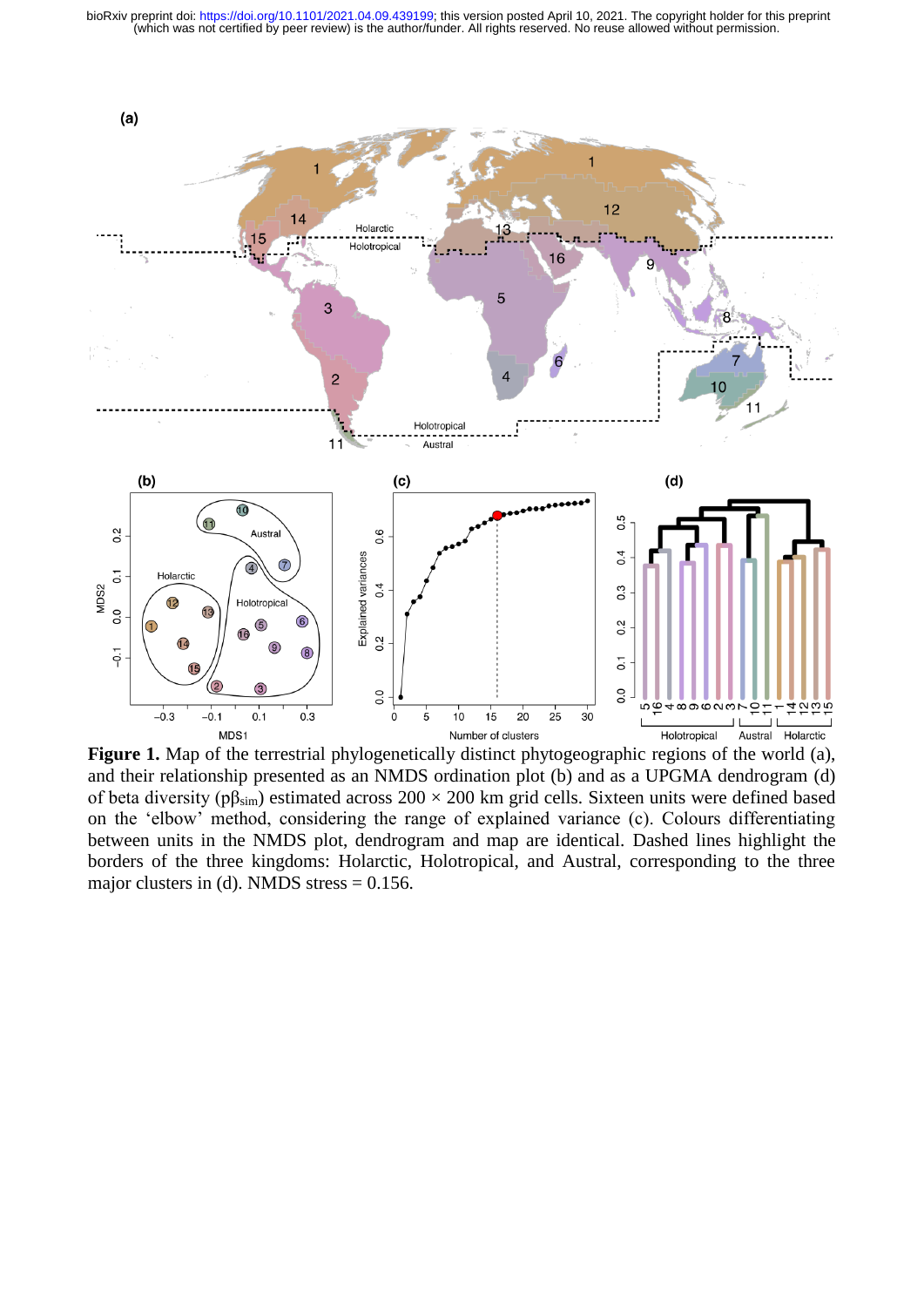

Figure 2. Evolutionary distinctiveness within the 16 phytogeographical units, considering all vascular plant species (a) and angiosperms only (b), quantified as the mean of pairwise  $p\beta_{sim}$  values between each unit, contrasted with all other units. Darker regions indicate regions of higher evolutionary distinctiveness.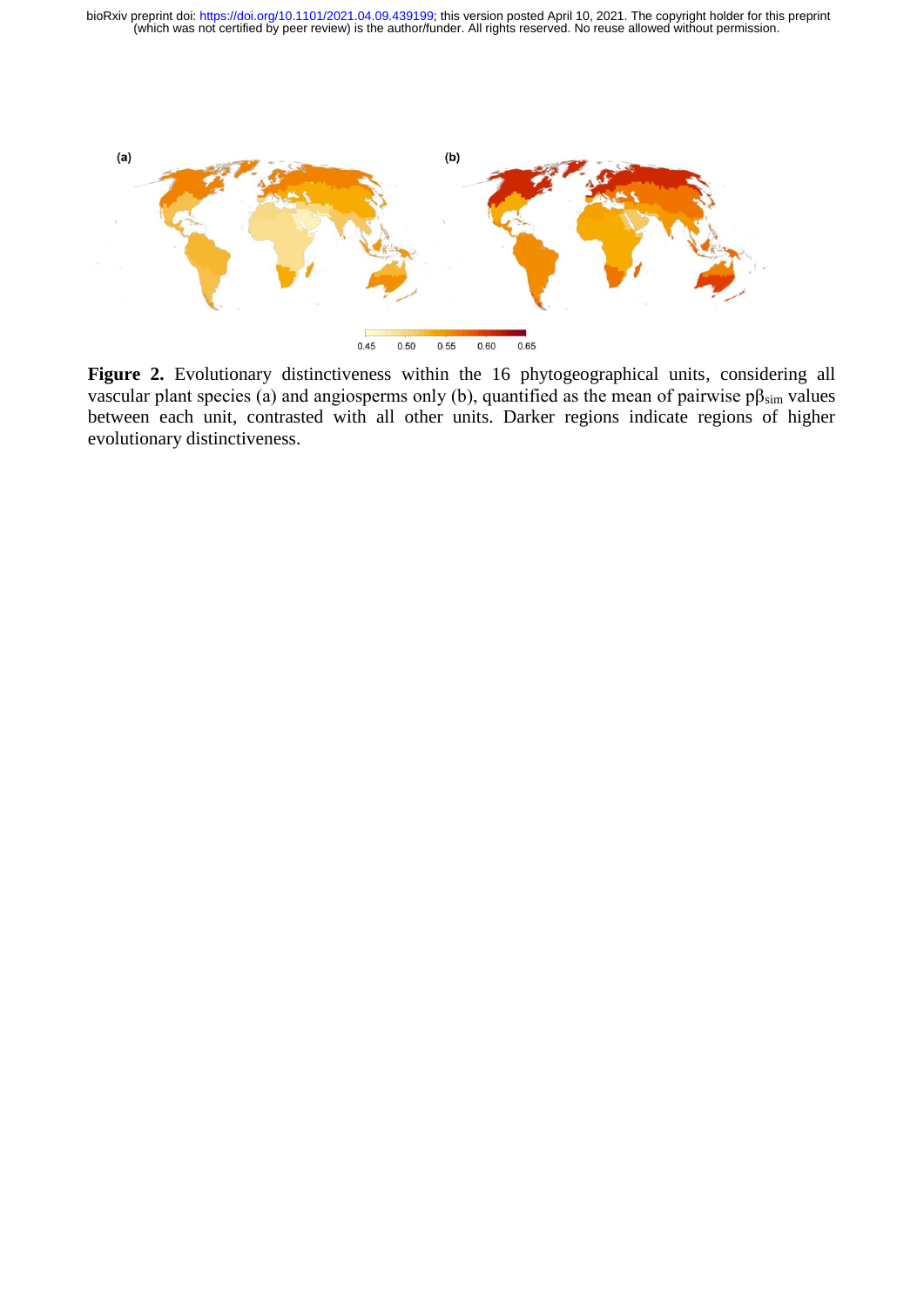**Data availability statement.** The geographic occurrence data for vascular plants is available from the Global Biodiversity Information Facility with the identifier [https://doi.org/10.15468/dl.bdxzkw.](https://doi.org/10.15468/dl.bdxzkw)

# **References**

Brenan, J. P. M. (1978). Some aspects of the phytogeography of tropical Africa. *Annals of the Missouri Botanical Garden*, **65**, 437–478.

Condamine, F. L., Silvestro, D., Koppelhus, E. B., & Antonelli, A. (2020). The rise of angiosperms pushed conifers to decline during global cooling. *Proceedings of the National Academy of Sciences*, **117**(46), 28867–28875.

Coiro, M., Doyle, J. A., & Hilton, J. (2019). How deep is the conflict between molecular and fossil evidence on the age of angiosperms? *New Phytologist,* **223**, 83–99.

Cox, C. B. (2001). The biogeographic regions considered. *Journal of Biogeography*, **28**, 511–523.

Daru, B. H., Elliott, T. L., Park, D. S., & Davies, T. J. (2017). Understanding the processes underpinning patterns of phylogenetic regionalization. *Trends in Ecology & Evolution*, **32**(11), 845– 860.

Daru, B. H., Karunarathne, P., & Schliep, K. (2020). phyloregion: R package for biogeographical regionalization and macroecology. *Methods in Ecology and Evolution*, **11**(11), 1483–1491.

Daru, B. H., Van der Bank, M., Maurin, O., Yessoufou, K., Schaefer, H., Slingsby, J. A., & Davies, T. J. (2016). A novel phylogenetic regionalization of phytogeographical zones of southern Africa reveals their hidden evolutionary affinities. *Journal of Biogeography*, **43**(1), 155–166.

De Candolle, A. P. (1820). Géographie botanique. Dictionnaire des Sciences Naturelles (ed. by Levrault, F. G.). Pp.359–422. Strasbourg, France.

Diels, L. (1908). Pflanzengeographie. Leipzig.

Donoghue, M.J. & Smith, S.A. (2004). Patterns in the assembly of temperate forests around the Northern Hemisphere. *Philosophical Transactions of the Royal Society B*, **359**, 1633–1644.

Engler, A. (1879). Versuch Einer Entwicklungsgeschichte der Pflanzenwelt, Vol. 1. Leipzig.

Engler, A. (1882). Versuch Einer Entwicklungsgeschichte der Pflanzenwelt, Vol. 2. Leipzig.

Feild, T. S., Chatelet, D. S., & Brodribb, T. J. (2009). Ancestral xerophobia: a hypothesis on the whole plant ecophysiology of early angiosperms. *Geobiology* **7**, 237–264.

GBIF, (2019). GBIF Occurrence Download. https://doi.org/10.15468/dl.bdxzkw

Good, R. (1947). The geopraphy of the flowering plants. Edition 1. Longman, London.

Good, R. (1974). The geopraphy of the flowering plants. Edition 4. Longman, London.

Gonzalez-Orozco, C. E., Ebach, M. C., Laffan, S., Thornhill, A. H., Knerr, N. J., Schmidt-Lebuhn, A. N., ... & Miller, J. T. (2014). Quantifying phytogeographical regions of Australia using geospatial turnover in species composition. *PloS One*, **9**(3), e92558.

Graham A.(2018) The role of land bridges, ancient environments, and migrations in the assembly of the North American flora *Journal of Systematics and Evolution*, **56**: 405–429,

Harris, L. W., & Davies, T. J. (2016). A complete fossil-calibrated phylogeny of seed plant families as a tool for comparative analyses: testing the 'time for speciation'hypothesis. *PloS One*, **11**(10), e0162907.

Holt, B. G., Lessard, J.-P., Borregaard, M. K., Fritz, S. A., Araújo, M. B., Dimitrov, D., ... & Rahbek, C. (2013). An update of Wallace's zoogeographic regions of the world. *Science*, **339**, 74– 78.

Igea, J., & Tanentzap, A. J. (2020). Angiosperm speciation cools down in the tropics. *Ecology Letters*, **23**(4), 692–700.

Jetz, W., & Pyron, R. A. (2018). The interplay of past diversification and evolutionary isolation with present imperilment across the amphibian tree of life. *Nature Ecology & Evolution*, **1** https://www.nature.com/articles/s41559-018-0515-5.

Jetz, W., Thomas, G. H., Joy, J. B., Hartmann, K., & Mooers, A. O. (2012). The global diversity of birds in space and time. Nature, **491**(7424), 444–448.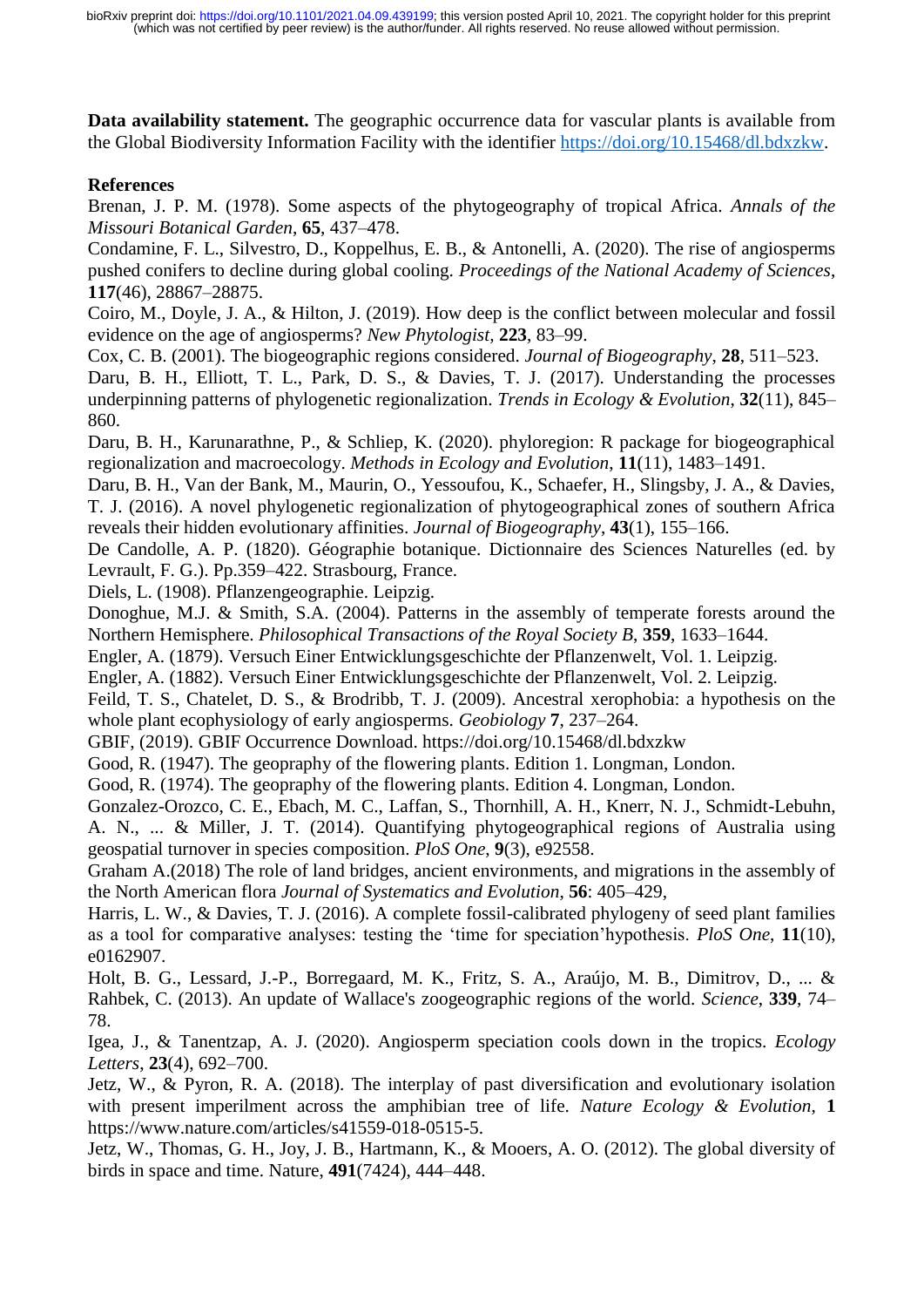Jin, Y., & Qian, H. (2019). V. PhyloMaker: an R package that can generate very large phylogenies for vascular plants. *Ecography*, **42**(8), 1353–1359.

Kreft, H., & Jetz, W. (2010). A framework for delineating biogeographical regions based on species distributions. *Journal of Biogeography*, **37**, 2029–2053.

Lomolino, M. V., Sax, D. F., & Brown, J. H. (eds.) (2004). Foundations of biogeography: Classic papers with commentaries. Chicago: University of Chicago Press.

Magallón, S. (2021). Principles of Molecular Dating. In: The Molecular Evolutionary clock (ed. Ho, S.). Pp.67–81. Springer.

Moreira‐Muñoz, A. (2007). The Austral floristic realm revisited. Journal of Biogeography, **34**, 1649-1660.

Morrone, J. J. (2015). Biogeographic regionalisation of the world: a reappraisal. *Australian Systematic Botany*, **28**, 81–90.

Morrone, J. J. (2018). The spectre of biogeographical regionalization. *Journal of Biogeography*, **45**(2), 282–288.

Parham, J. F., Donoghue, P. C. J., Bell, C. J., Calway, T. D., Head, J. J., Holroyd, P. A., ... & Benthon, M. J. (2012). Best practices for justifying fossil calibrations. *Systematic Biology* **61**, 346– 359.

Pataro, L., Molina-Venegas, R., Calatayud, J., Moreno-Saiz, J. C., & Rodríguez, M. Á. (2020). An updated phylogenetic bioregionalization for the European fern flora. *Biodiversity and Conservation*, in press.

Posadas, P., Crisci, J. V., & Katinas, L. (2006). Historical biogeography: a review of its basic concepts and critical issues. *Journal of Arid Environments*, **66**(3), 389–403.

POWO (2019). *Plants of the World Online*. Facilitated by the Royal Botanic Gardens, Kew. Published on the Internet; http://www.plantsoftheworldonline.org/ Retrieved June 2019.

Procheş, Ş, & Ramdhani, S. (2020). A global regionalisation based on the present-day distribution of broad plant lineages. *Phytotaxa*, **442**(1), 20–26.

Qian, H., Jin, Y., Leprieur, F., Wang, X., & Deng, T. (2020). Patterns of phylogenetic beta diversity measured at deep evolutionary histories across geographical and ecological spaces for angiosperms in China. *Journal of Biogeography*, in press.

Qian, H., Swenson, N. G., & Zhang, J. (2013). Phylogenetic beta diversity of angiosperms in North America. *Global Ecology and Biogeography*, **22**, 1152–1161.

Rabosky, A. R. D., Cox, C. L., Rabosky, D. L., Title, P. O., Holmes, I. A., Feldman, A., & McGuire, J. A. (2016). Coral snakes predict the evolution of mimicry across New World snakes. *Nature Communications*, **7**(1), 1–9.

Ramírez-Barahona, S., Sauquet, H., & Magallón, S. (2020). The delayed and geographically heterogeneous diversification of flowering plant families. *Nature Ecology and Evolution*, **4**, 1232– 1238.

Raven, P. H., & Axelrod, D. I. (1974). Angiosperm biogeography and past continental movements. *Annals of the Missouri Botanical Garden*, **61**(3), 539–673.

R Core Team (2020) R: A language and environment for statistical computing. R Foundation for Statistical Computing, Vienna, Austria. URL http://www.R-project.org/.

Roll, U., Feldman, A., Novosolov, M., Allison, A., Bauer, A. M., Bernard, R., ... & Meiri, S. (2017). The global distribution of tetrapods reveals a need for targeted reptile conservation. *Nature Ecology & Evolution*, **1**(11), 1677–1682.

Ronquist, F., & Sanmartín, I. (2011). Phylogenetic methods in biogeography. *Annual Review of Ecology, Evolution, and Systematics*, **42**, 441–464.

Sauquet, H., Ho, S. Y. W., Gandolfo, M. A., Jordan G. J., Wilf, P., Cantrill, D. J., ... Udovicic, F. (2012). Testing the impact of calibration on molecular divergence times using a fossil-rich group: The case of *Nothofagus* (Fagales). *Systematic Biology* **61**, 289–313.

Schatz, G. E. (1996). Malagasy/Indo-australo-malesian phytogeographic connections. In: W.R. Lourenço (ed.), Biogeography of Madagascar. Editions ORSTOM, Paris.